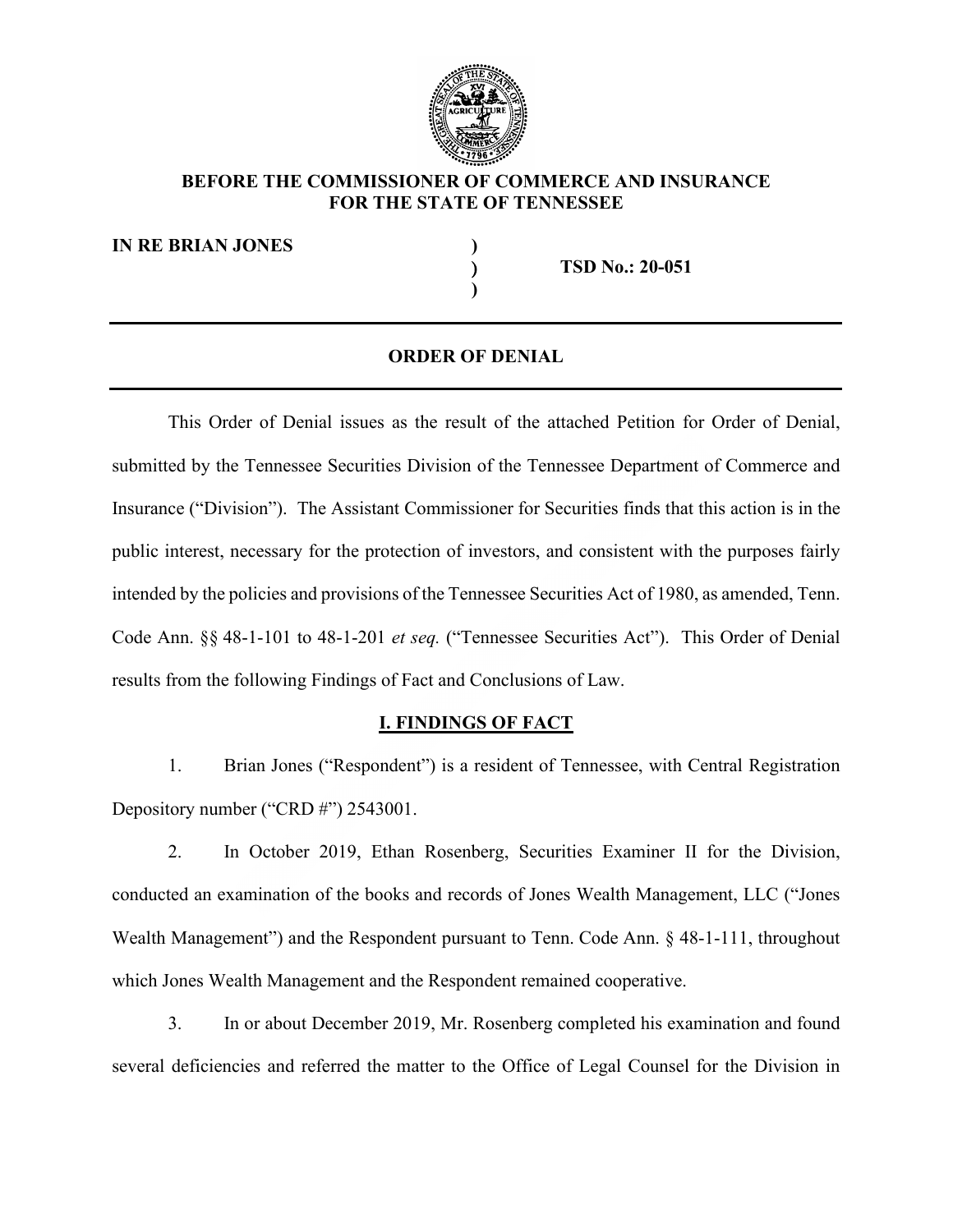January of 2020. Several phone calls ensued with the Respondent and/or his counsel to settle this<br>matter without pursuing litigation.<br>4. One (1) of the deficiencies was in 2018 and 2019. The Respondent filed two (2) matter without pursuing litigation.

4. one (1) of the deficiencies was in 2018 and 2019. The Respondent filed two (2) of the deficiencies was in 2018 and 2019. The Respondent filed two (2) sheets with the Division for the fiscal years 2017 and 2018. Both of balance sheets with the Division for the fiscal years 2017 and 2018. Both of these balance sheets purported to show a business savings account belonging to Jones Wealth Management and the January of 2020. Several phone calls ensued with the Respondent and/or his counsel to settle this matter without pursuing litigation.<br>
4. One (1) of the deficiencies was in 2018 and 2019. The Respondent filed two (2) balan January of 2020. Several phone calls ensued with the Respondent and/or his counsel to settle this matter without pursuing litigation.<br>
4. One (1) of the deficiencies was in 2018 and 2019. The Respondent filed two (2) bala required minimum net capital based on the value of personal physical assets and funds held in a personal account. of 2020. Several phone calls ensued with the Respondent and/or his counsel to settle this<br>without pursuing litigation.<br>4. One (1) of the deficiencies was in 2018 and 2019. The Respondent filed two (2)<br>sheets with the Divis matter without pursuing litigation.<br>
4. One (1) of the deficiencies was in 2018 and 2019. The Respondent filed two (2)<br>
balance sheets with the Division for the fiscal years 2017 and 2018. Both of these balance sheets<br>
pur 4. One (1) of the deficiencies was in 2018 and 2019. The Respondent filed two (2)<br>balance sheets with the Division for the fiscal years 2017 and 2018. Both of these balance sheets<br>purported to show a business savings accou

confirming that he maintained fifteen thousand dollars (\$15,000) in a personal account, when he originally claimed he could provide such bank statements. dent that held fifteen thousand dollars (\$15,000) liquid cash; however, in December 2019, pondent admitted that the firm did not have such an account, but instead maintained the Iminimum net capital based on the value of p 1 account.<br>
5. When Mr. Rosenberg requested appraisals for the Respondent's personal physical<br>
the Respondent was unable to provide such appraisals nor any documentation establishing<br>
the Respondent was unable to provide s 5. When Mr. Rosenberg requested appraisals for the Respondent's personal physical<br>assets, the Respondent was unable to provide such appraisals nor any documentation establishing<br>the value of the physical assets. Additional

the minimum net capital of fifteen thousand dollars (\$15,000) for the period of September 2017 through September 2019.

the minimum net capital of fifteen thousand dollars (\$15,000) for the per<br>through September 2019.<br>7. The Respondent also provided third party money manager<br>agreements entered into between himself and his clients that set f the manner of computation and method of payment thereof, and copies of all communications, the value of the physical assets. Additionally, the Respondent could not produce bank statements<br>confirming that he maintained fifteen thousand dollars (\$15,000) in a personal account, when he<br>originally claimed he could p 0780-04-03-.02(3)(a)8. The Division only issued a warning and pursued no civil penalties based on this fact.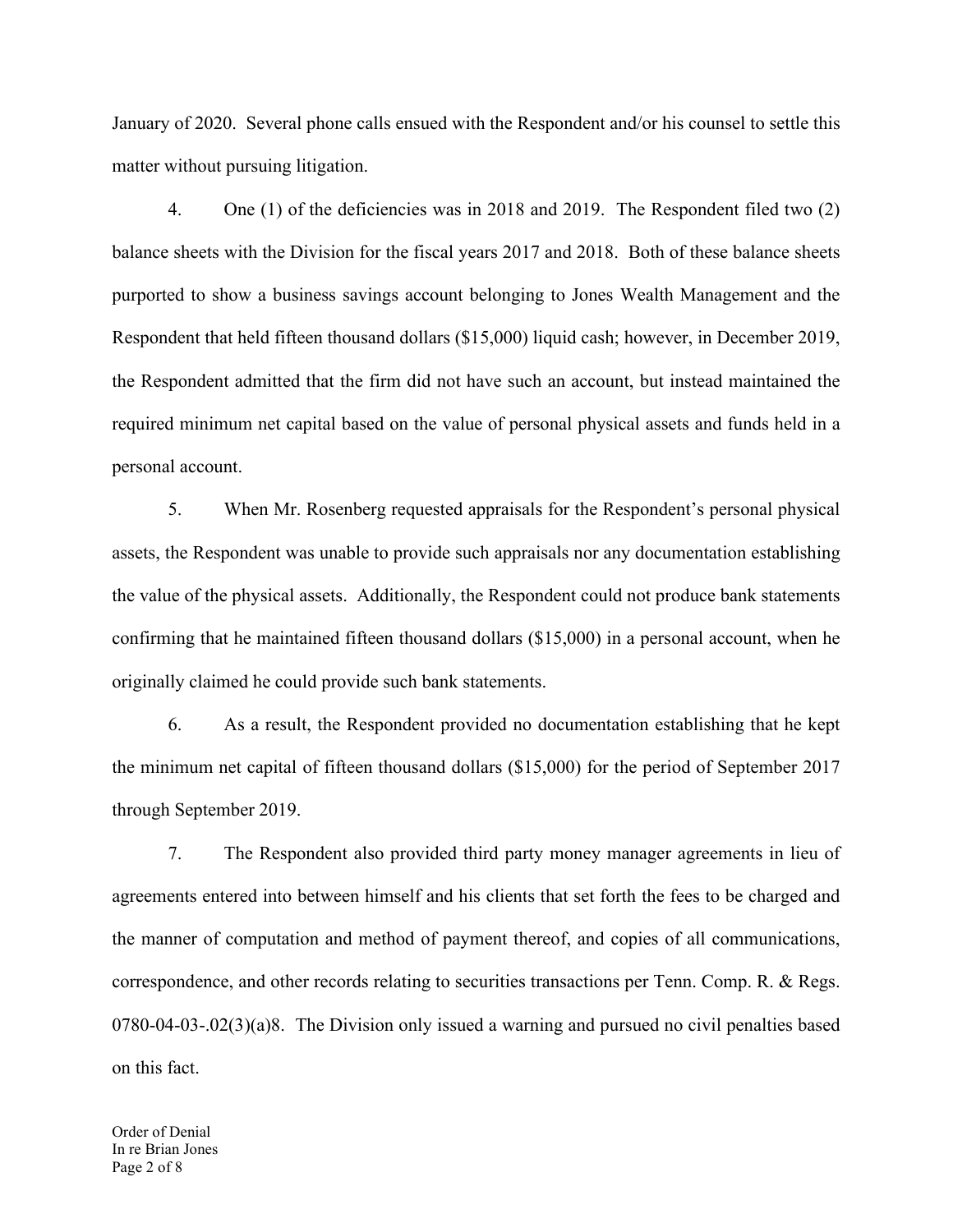8. On April 24, 2020, the Commissioner executed Consent Order TSD No. 20-008<br>e Respondent and his counsel that settled the deficiencies found in the examination that<br>need in October 2019. As a result of the agreement, the 8. On April 24, 2020, the Commissioner executed Consent Order TSD No. 20-008 with the Respondent and his counsel that settled the deficiencies found in the examination that commenced in October 2019. As a result of the agr 8. On April 24, 2020, the Commissioner executed Consent Order TSD No. 20-008<br>with the Respondent and his counsel that settled the deficiencies found in the examination that<br>commenced in October 2019. As a result of the agr fifteen (15) days and a civil penalty was assessed. In addition, the Respondent was to provide "workpapers, documents, and/or records, including but not limited to bank statements, depreciation schedules, or appraisals, that exhibit, calculate, or establish the Respondents' net 8. On April 24, 2020, the Commissioner executed Consent Order TSD No. 20-008<br>with the Respondent and his counsel that settled the deficiencies found in the examination that<br>commenced in October 2019. As a result of the agr 8. On April 24, 2020, the Commissioner executed Consent Order TSD No. 20-008 with the Respondent and his counsel that settled the deficiencies found in the examination that commenced in October 2019. As a result of the agr workpapers, then both Jones Wealth Management's and the Respondent's registrations would be "automatically suspended until such a date when the workpapers, documents, and/or records are provided to the Division[.]" Id. nced in October 2019. As a result of the agreement, the Respondent was suspended for<br>
(15) days and a civil penalty was assessed. In addition, the Respondent was to provide<br>
apers, documents, and/or records, including but "workpapers, documents, and/or records, including but not limited to bank statements,<br>depreciation schedules, or appraisals, that exhibit, calculate, or establish the Respondents' net<br>worth ['net capital work papers']" on <sup>2</sup> thet capital work papers<sup>1</sup>]" on specific dates outlined in the Consent Order. <u>See Consent</u><br>
10. The Division informed Management's and the Respondent's registrations would be<br>
20. The both Jones Wealth Management's a

Respondent informed the Division that he would be terminating Jones Wealth Management to join he terminated Jones Wealth Management. pers, then both Jones Wealth Management's and the Respondent's registrations would be<br>atically suspended until such a date when the workpapers, documents, and/or records are<br>do the Division[.]" <u>Id</u>.<br>Prior to or soon after 9. Prior to or soon after the execution of the Consent Order TSD No. 20-008, the<br>dent informed the Division that he would be terminating Jones Wealth Management to join<br>firm. He also inquired about the applicability of pro Respondent informed the Division that he would be terminating Jones Wealth Management to join<br>another firm. He also inquired about the applicability of providing the net capital workpapers if<br>the terminated Jones Wealth Ma

workpapers if he terminated Jones Wealth Management.

10. The Division informed him that he would not be required to provide<br>provided the terminated Jones Wealth Management.<br>11. On July 1, 2020, the Respondent neither terminated Jones W<br>provided the net capital workpapers. As provided the net capital workpapers. As a result, the Division enforced the Consent Order TSD 20-008 and suspended both the Respondent and Jones Wealth Management.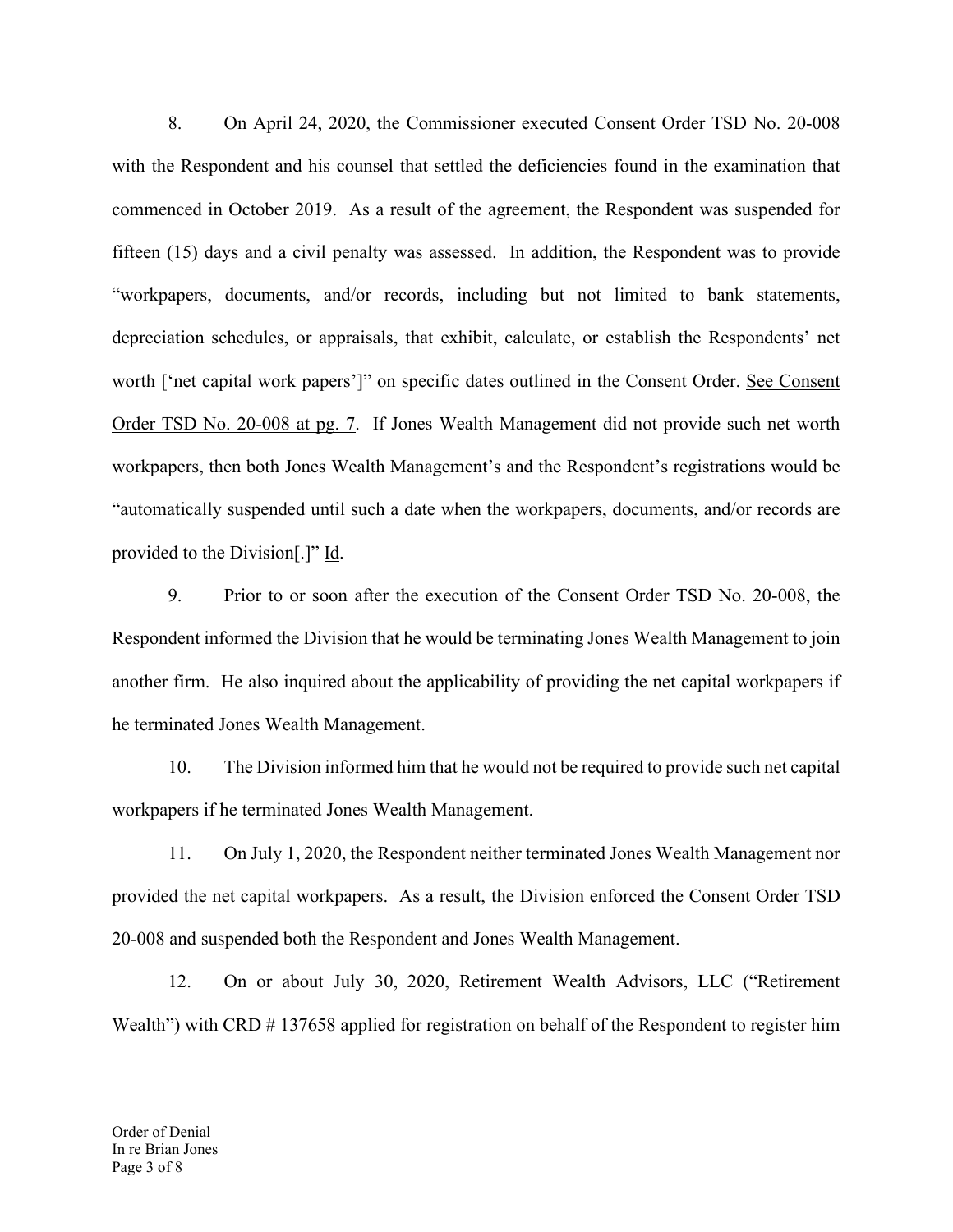as an investment adviser representative in Tennessee. At this time, Jones Wealth Management still remained an existing firm, as the Respondent had not terminated the firm.

Investment adviser representative in Tennessee. At this time, Jones Wealth Management<br>
13. In response to Retirement Wealth's application on behalf of the Respondent, the<br>
13. In response to Retirement Wealth's application Division submitted questions about the Respondent's application. The Division specifically induction about the Respondent is a state Respondent had not terminated the firm.<br>
13. In response to Retirement Wealth's application on behalf of the Respondent, the<br>
Division submitted questions about the Respondent's ap the standard measure of the Respondent had not terminated the firm.<br>
13. In response to Retirement Wealth's application on behalf of the Respondent, the<br>
Division submitted questions about the Respondent's application. The Consent Order TSD No. 20-008. Interaction and a consistent adviser representative in Tennessee. At this time, Jones Wealth Management<br>
14. In response to Retirement Wealth's application on behalf of the Respondent, the<br>
15. In response to Retirement We in a constrainting firm, as the Respondent had not terminated the firm.<br>
13. In response to Retirement Wealth's application on behalf of the Respondent, the<br>
13. In response to Retirement Wealth's application. The Division Division submitted questions about the Respondent's application. The Division specifically<br>inquired about the Respondent's failure to disclose a second suspension from registration for not<br>terminating Jones Wealth Manageme 14. In about the Respondent's failure to disclose a second suspension from registration for not<br>ting Jones Wealth Management, as he previously agreed to do, and as memorialized by the<br>16. Order TSD No. 20-008.<br>14. The Divi

any point while he was suspended, to which he answered in the affirmative. Additionally, the Respondent failed to report terminating Jones Wealth Management, as he previously agreed to do, and as mer<br>
Consent Order TSD No. 20-008.<br>
14. The Division further inquired whether the Respondent charged h<br>
any point while he was suspended, to which 17. The Division further inquired whether the Respondent charged his clients fees at an twhile he was suspended, to which he answered in the affirmative. Additionally, the dent failed to report thanged his clients fees aft 14. The Division further inquired whether the Respondent charged his clients fees at<br>any point while he was suspended, to which he answered in the affirmative. Additionally, the<br>Respondent failed to report<br>15. The Responde

him that he was not to charge any fees while suspended. Furthermore, he was warned that doing tharged his clients fees after the Division had previously informed<br>y fees while suspended. Furthermore, he was warned that doing<br>activity as an investment adviser representative.<br>yust 21, 2020, Retirement Wealth withdrew

20-008 and for conducting unregistered activity.

17. The Division now seeks an Order of Denial of Retirement V<br>registration on behalf of the Respondent for failing to comply with the C<br>20-008 and for conducting unregistered activity.<br>
IL. CONCLUSIONS OF LAW<br>
18. Pursuan 15. The Respondent charged his clients fees after the Division had previously informed<br>
16. The was not to charge any fees while suspended. Furthermore, he was warned that doing<br>
16. On or about August 21, 2020, Retirement in that he was not to charge any fees while suspended. Furthermore, he was warned that doing<br>so would constitute unregistered activity as an investment adviser representative.<br>16. On or about August 21, 2020, Retirement We so would constitute unregistered activity as an investment adviser representative.<br>
16. On or about August 21, 2020, Retirement Wealth withdrew its application for<br>
registration, submitted on behalf of the Respondent.<br>
17. 16. On or about August 21, 2020, Retirement Wealth w<br>registration, submitted on behalf of the Respondent.<br>17. The Division now seeks an Order of Denial of Retirem<br>registration on behalf of the Respondent for failing to com

Order of Denial In re Brian Jones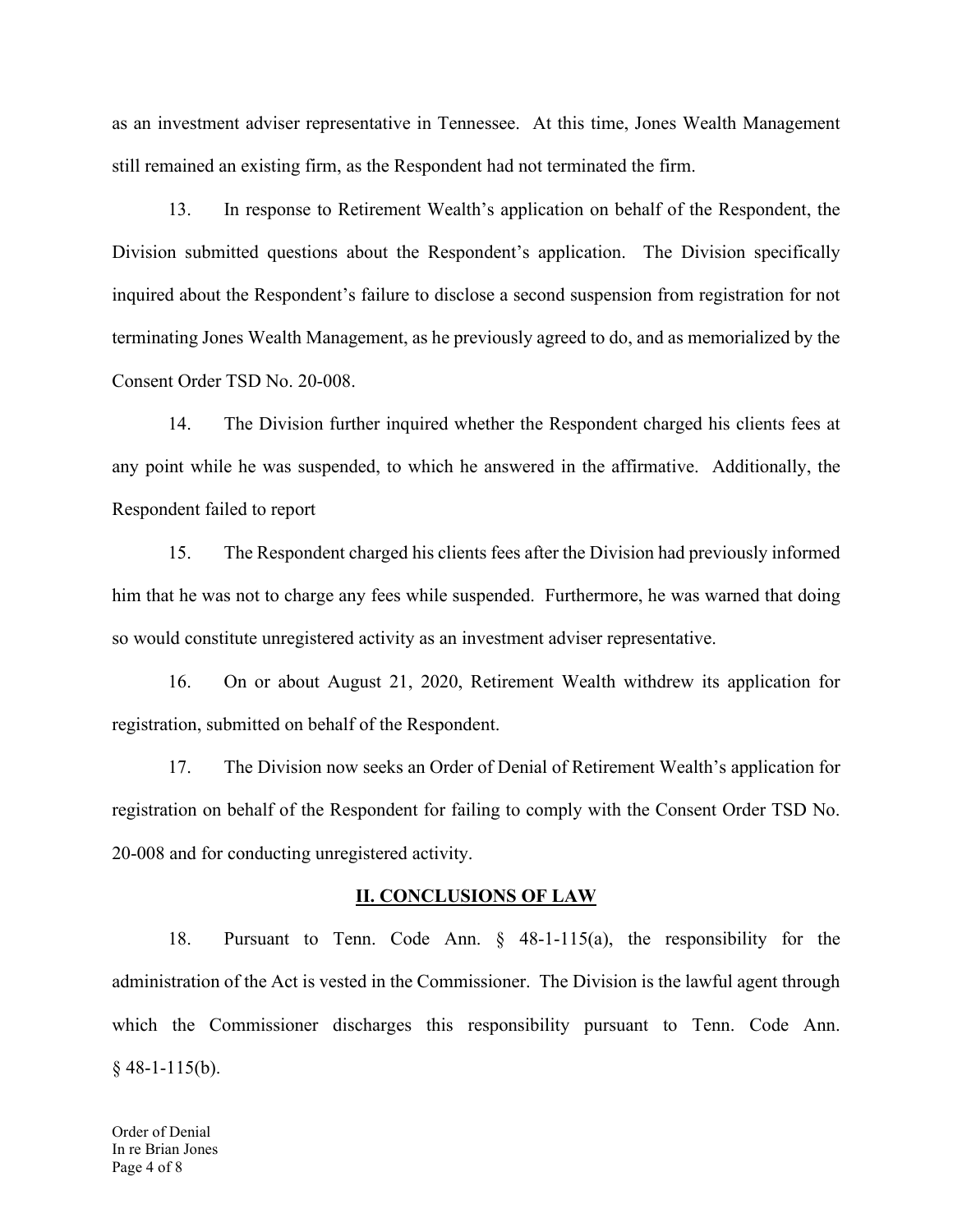19. Tenn. Code Ann. § 48-1-116 sets forth that the Commissioner may make,<br>gate, amend, and rescind such orders as are necessary to carry out the provisions of the Act<br>finding that such order is in the public interest, nece promulgate, amend, and rescind such orders as are necessary to carry out the provisions of the Act upon a finding that such order is in the public interest, necessary for the protection of investors, and consistent with the purposes fairly intended by the policy and provisions of the Act. 20. Tenn. Code Ann. § 48-1-116 sets forth that the Commissioner may represented and rescind such orders as are necessary to carry out the provisions of the finding that such order is in the public interest, necessary for t

The registration of an investment adviser representative shall be subject to revocation proceedings even though the registrant has filed an application to terminate his or her registration, and an application for registration as an investment adviser representative shall be subject to denial proceedings even though the applicant has filed to withdraw his or her application. The commissioner may institute a revocation or denial proceeding under T.C.A. § 48-1-112 within thirty (30) days after the filing date of an application to terminate or withdraw on Form U5 by a registrant or an applicant and enter a revocation order as of the last date on which registration was effective or a denial order as of the filing date of the request to withdraw an application. For purposes of this subparagraph, "filing date" shall mean the date upon which notice of the Form U5 filed on behalf of a registrant or an applicant is actually received by the Division through the IARD and CRD System, or for non-IARD and CRD System investment adviser representatives, the date upon which the Form U5 is received directly by the Division. The registration of an investment adviser representative shall be<br>subject to revocation proceedings even though the registration, and an<br>application to retminate his or her registration, and an<br>application for registratio

transact business from, in, or into this state as an investment adviser or investment adviser representative unless: [t]he person is registered as an investment adviser or investment adviser representative under this part ..." or qualifies for an exemption, as outlined in Tenn. Code Ann.  $\frac{1}{2}$  are  $\frac{1}{2}$  are  $\frac{1}{2}$  are  $\frac{1}{2}$  within thirty (30) days after the filling date of an application to ter Forminate or withdraw on Form U5 by a regist<br>terminate or withdraw on Form U5 by a regist<br>and enter a revocation order as of the last date of was effective or a denial order as of the filing d<br>withdraw an application. For was effective or a denial order as of the filing date of the request to withdraw an application. For purposes of this subpargaph, "filing date" shall mean the date upon which notice of the Form U5 filed on behalf of a reg public interest and necessary for the protection of investors, and if the Commissioner finds that the protection of the protection of containing the dRD and CRD System investment adviser representatives, the date upon whi

transact business from, in, or into this state as an investment adviser<br>representative unless: [t]he person is registered as an investment adviser<br>representative under this part . . ." or qualifies for an exemption, as ou order deny, suspend, or revoke any registration if the Commissioner finds that the order is in the applicant or registrant or, in the case of a broker-dealer or investment adviser, any affiliate, partner,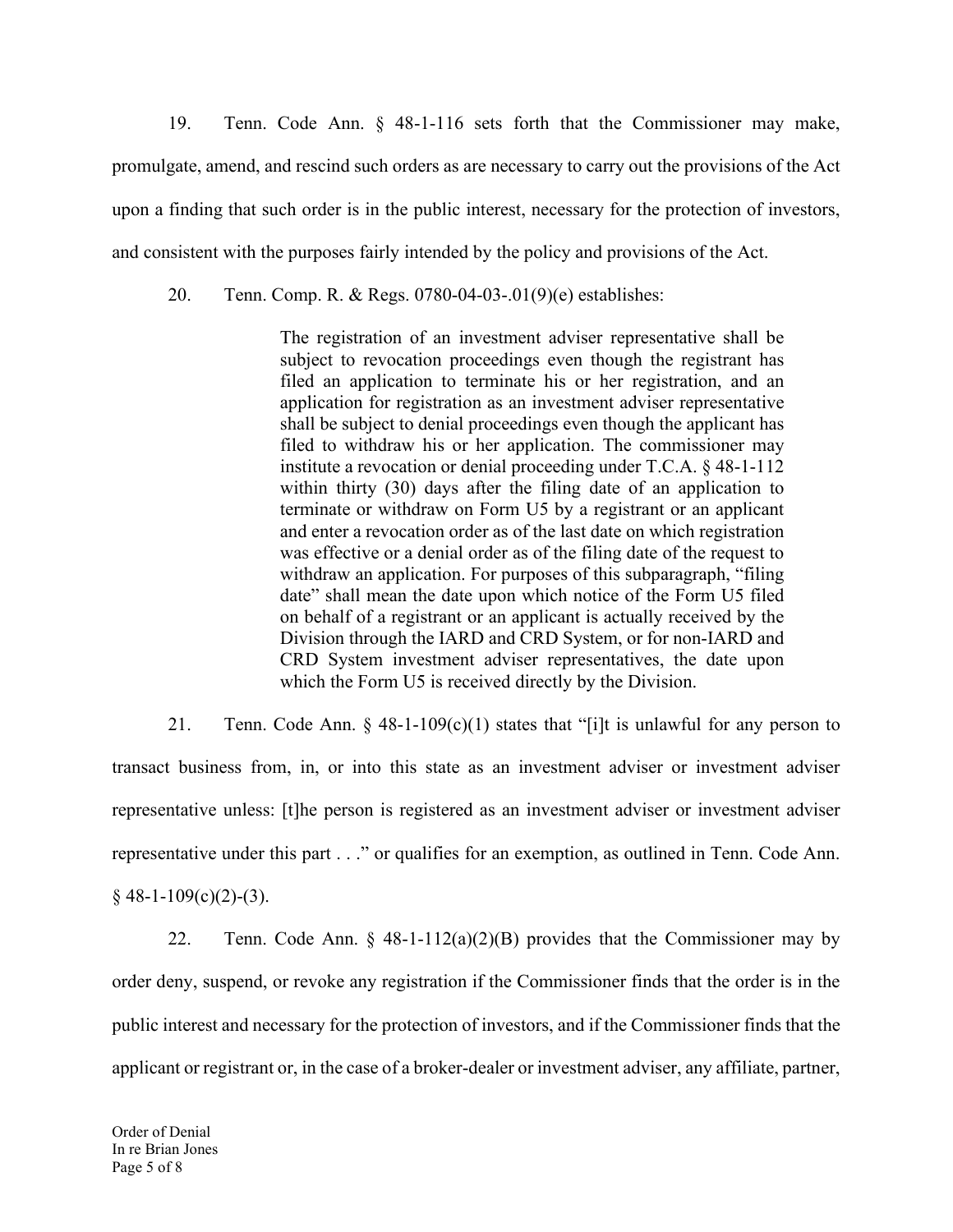officer, director, or any person occupying a similar status or performing similar functions "[h]as willfully violated or willfully failed to comply with any provision of this part or a predecessor chapter or any rule or order under this part or a predecessor chapter, including, without limitation, any net capital requirements[.]" director, or any person occupying a similar status or performing similar functions "[h]as<br>y violated or willfully failed to comply with any provision of this part or a predecessor<br>or any rule or order under this part or a

registration if the Commissioner finds that the order is in the public interest and necessary for the protection of investors, and he finds that the applicant or registrant or, in the case of a brokerdealer or investment adviser, any affiliate, partner, officer, director, or any person occupying a similar status or performing similar functions is the subject of an order of the Commissioner officer, director, or any person occupying a similar status or performing similar functions "[h]as<br>willfully violated or willfully failed to comply with any provision of this part or a predecessor<br>chapter or any rule or o representative[.]" or any rule or order under this part or a predecessor chapter, including, without limitation,<br>capital requirements[.]"<br>23. Tenn. Code Ann. § 48-1-112(a)(2)(E) also allows the Commissioner to suspend any<br>tion if the Commis

addition to a denial, revocation, or suspension of a registration, "impose a civil penalty in an amount not to exceed five thousand dollars (\$5,000) for all violations for any single transaction, or in an amount not to exceed ten thousand dollars (\$10,000) per violation if an individual who is a designated adult is a victim." by investment adviser, any affiliate, partner, officer, director, or any person occupying a<br>status or performing similar functions is the subject of an order of the Commissioner<br>ding ... any registration as  $a[n]$ ... inves and will flully failed to comply with Tenn. Code Ann. § 48-1-109(c) when he changed in business as an investment adviser percectrative[.]"<br>
24. Tenn. Code Ann. § 48-1-112(d) authorizes the Commissioner to, in lieu of or i "suspending . . . any registration as a[n] . . . investment adviser, or investment adviser<br>representative[..]"<br>24. Tenn. Code Ann. § 48-1-112(d) authorizes the Commissioner to, in lieu of or in<br>addition to a denial, revoca

a designated adult is a victim."<br>
25. The Findings of Fact detailed above show that the Resport<br>
and willfully failed to comply with Tenn. Code Ann. § 48-1-109(c) when<br>
as an investment adviser representative while not reg during his suspension.

26. The Findings of Fact detailed above further establish that the Respondent is the subject of an Order of the Commissioner, Consent Order TSD No. 20-008, that suspends his registration as an investment adviser representative.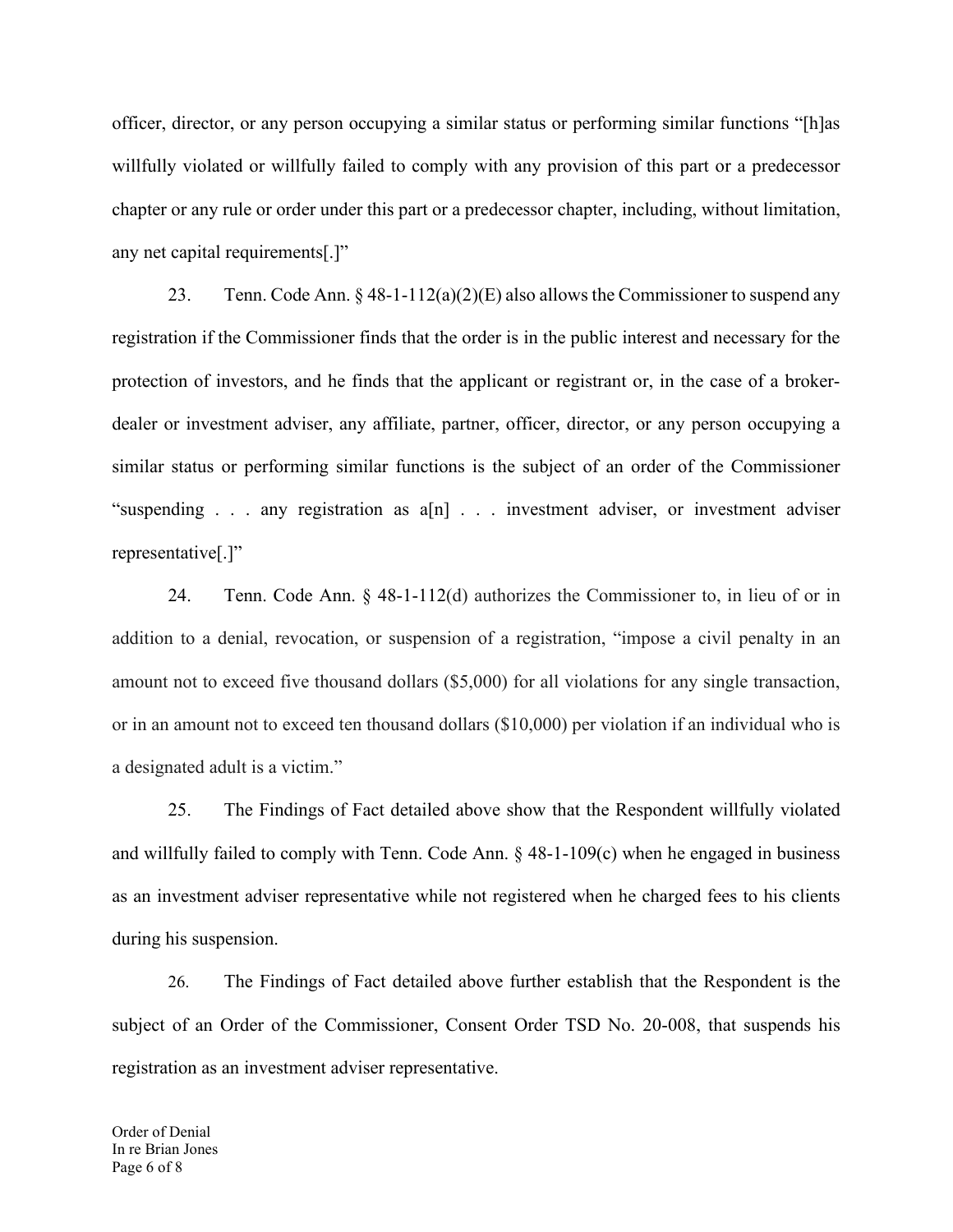NOW, THEREFORE, in consideration of the foregoing, it is ORDERED that:

**III. ORDER**<br>Tration of the foregoing, it is **ORDERED** that:<br>Drs, LLC's application to register Brian Jones as an **111. ORDER**<br>1. Retirement Wealth Advisors, LLC's application to register Brian Jones as an<br>1. Retirement Wealth Advisors, LLC's application to register Brian Jones as an<br>1. The applicant is advised that he has the right t

**investment adviser representative in Tennessee is DENIED.**<br>
2. The applicant is advised that he has the right to a hearing on all matters raised in this Order of Denial. If the applicant wishes to exercise his right to a **THEREFORE, in consideration of the foregoing, it is ORDERED that:**<br>
1. Retirement Wealth Advisors, LLC's application to register Brian Jones as an<br>
investment adviser representative in Tennessee is **DENIED.**<br>
2. The appli provided in writing to: 3. The notice must be received within ten (10) calendar days of receiver and matters are not absolved that he has the right to a hearing on all matters raised in the notice must be din writing to:<br>
2. The applicant is advi

# Patrick W. Merkel Chief Counsel for Insurance, Securities, and TennCare Oversight Tennessee Department of Commerce and Insurance Davy Crockett Tower 500 James Robertson Pkwy Nashville, TN 37243

If the request is not timely received, this Order shall become effective as of 12:00 PM Central Time on the tenth day following service.

civil penalties and/or the costs of the hearing.<br>
ENTERED AND EXECUTED September 11, 2020.<br>  $\frac{\partial \mathbf{L} \mathbf{L}}{\partial \mathbf{S}^2} \frac{\partial \mathbf{L}}{\partial \mathbf{S}^3} \frac{\partial \mathbf{L}}{\partial \mathbf{S}^3} \frac{\partial \mathbf{L}}{\partial \mathbf{S}^3} \frac{\partial \mathbf{L}}{\partial \mathbf{S}^3} \frac{\partial \mathbf{L}}{\partial \mathbf{S$ 4. It a hearing is requested, and a notice of hearing and charges is pursued, and in writing to:<br> **Patrick W. Merkel**<br> **Chief Counsel for Insurance, Securities, and TennCare Oversight<br>
<b>Chief Counsel for Insurance, Securit** Division may request additional relief not requested in its petition, including but not limited to **EXECUTED AND EXECUTED SCHUTER AND EXECUTED AND EXECUTED SPECIES AND EXECUTED AND EXECUTED SPECIES AND EXECUTED SPECIES AND EXECUTED SPECIES AND EXECUTED Spectral costs of the hearing.<br>
EXECUTED Spectral is performed to t** Chief Counsel for Insurance, Securities, and TennCare Oversight<br>
Tennessee Department of Commerce and Insurance<br>
Davy Crockett Tower<br>
500 James Robertston Pkwy<br>
Nashville, TN 37243<br>
3. The notice must be received within t

Assistant Commissioner for Securities Department of Commerce and Insurance